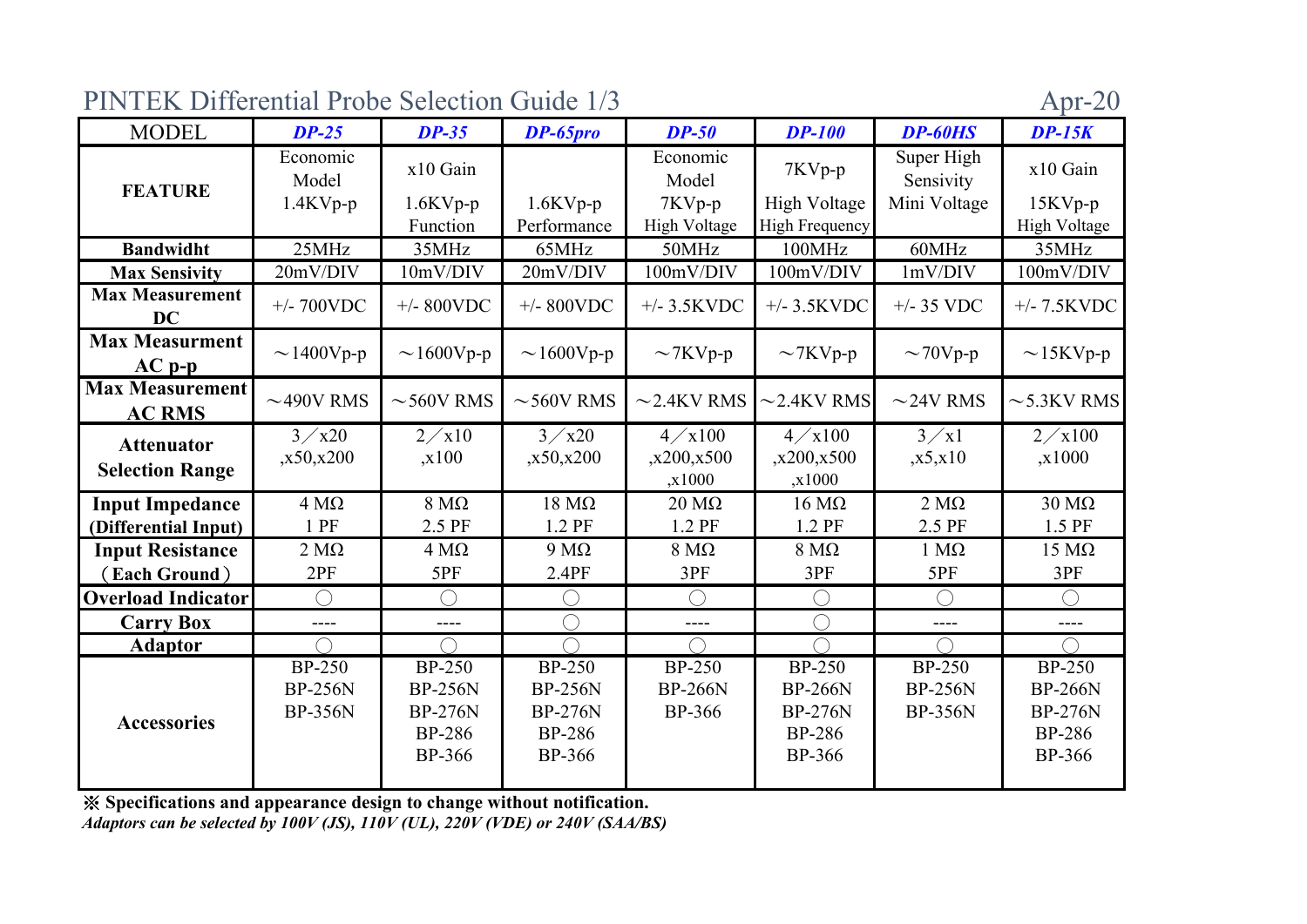PINTEK Differential Probe Selection Guide 2/3

| <b>MODEL</b>                            | $DP-30K$                                            | $DP-40K$             | <b>DP-800HS</b>           | $DP-8V$              | $DP-16V$                   | <b>DP-30HS</b> | $DP-20K$                                    |
|-----------------------------------------|-----------------------------------------------------|----------------------|---------------------------|----------------------|----------------------------|----------------|---------------------------------------------|
|                                         | x10 Gain                                            | 40KVp-p              | x100 Gain                 | x100 Gain            | x100 Gain                  | x10 Gain       | x10 Gain                                    |
| <b>FEATURE</b>                          | 30KVp-p                                             | Supper High          | Supper High               | Super Big            | Super Big                  | Super High     | 4 Attenuation                               |
|                                         |                                                     |                      | Sensivity                 | Range                | Range                      | Sensivity      |                                             |
|                                         | <b>High Voltage</b>                                 | Voltage              | Performance               | <b>High Voltage</b>  | High Voltage               |                | High Voltage                                |
| <b>Bandwidht</b>                        | 50MHz                                               | 20MHz                | 50MHz                     | 50MHz                | 50MHz                      | 30MHz          | 20MHz                                       |
| <b>Max Sensivity</b>                    | 200mV/DIV                                           | 500mV/DIV            | 1mV/DIV                   | 10mV/DIV             | 20mV/DIV                   | 1mV/DIV        | 300mV/DIV                                   |
| <b>Max Measurement</b><br><b>DC</b>     | $+/- 15$ KVDC                                       | $+/- 20$ KVDC        | $+/- 400$ VDC             | $+/- 4$ KVDC         | $+/- 8$ KVDC               | $+/- 33VDC$    | $+/- 10$ KVDC                               |
| <b>Max Measurement</b><br>$AC$ $p-p$    | $\sim$ 30KVp-p                                      | $\sim$ 40KVp-p       | $\sim$ 800Vp-p            | $\sim$ 8KVp-p        | $\sim$ 16KVp-p             | $\sim$ 65Vp-p  | $\sim$ 20KVp-p                              |
| <b>Max Measurement</b><br><b>AC RMS</b> | $\sim$ 10.6KV RMS                                   | $\sim$ 14KV RMS      | $\sim$ 280V RMS           | $\sim$ 2.8KV RMS     | $\sim$ 5.6KV RMS           | $\sim$ 22V RMS | $\sim$ 8KV RMS                              |
| <b>Attenuator</b>                       | $2 \times x200$                                     | $2 \times 500$       | $3 \times 1$              | $3 \times 10$        | $3 \times x20$             | $3 \times 1$   | $4 \times 300$                              |
|                                         | ,x2000                                              | ,x5000               | , x10, x100               | ,x100,x1000          | ,x200,x2000                | ,x2,x10        | ,x600,x1500                                 |
| <b>Selection Range</b>                  |                                                     |                      |                           |                      |                            |                | ,x3000                                      |
| <b>Input Impedance</b>                  | $40 \text{ M}\Omega$                                | $100$ MΩ             | $\overline{3}$ M $\Omega$ | $20 \text{ M}\Omega$ | $\overline{30}$ M $\Omega$ | $2 M\Omega$    | $100 \text{ M}\Omega$                       |
| (Differential Input)                    | 1.3 PF                                              | 1 PF                 | 2.5 PF                    | 2 PF                 | 1.5 PF                     | 1.7 PF         | 1.3 PF                                      |
| <b>Input Resistance</b>                 | $20 \text{ M}\Omega$                                | $50 \text{ M}\Omega$ | $1.5 M\Omega$             | $10 \text{ M}\Omega$ | $15 \text{ M}\Omega$       | $1 M\Omega$    | $50 \text{ M}\Omega$                        |
| (Each Ground)                           | 2.6PF                                               | 2PF                  | 5PF                       | 4PF                  | 3PF                        | 3.4PF          | 2.5PF                                       |
| <b>Overload Indicator</b>               | $\left( \begin{array}{c} \cdot \end{array} \right)$ | ◯                    |                           | ∩                    | ◯                          |                | $\left(\begin{array}{c} \end{array}\right)$ |
| <b>Carry Box</b>                        | $\left(\begin{array}{c}\right)$                     | ◯                    |                           | ◯                    | ⌒                          |                | ◯                                           |
| <b>Adaptor</b>                          |                                                     | $\bigcap$            |                           |                      |                            |                |                                             |
|                                         | <b>BP-250</b>                                       | <b>BP-250</b>        | <b>BP-250</b>             | <b>BP-250</b>        | <b>BP-250</b>              | <b>BP-250</b>  | <b>BP-250</b>                               |
|                                         | <b>BP-266N</b>                                      | <b>BP-266N</b>       | <b>BP-256N</b>            | <b>BP-266N</b>       | <b>BP-266N</b>             | <b>BP-256N</b> | <b>BP-266N</b>                              |
| <b>Accessories</b>                      | <b>BP-276N</b>                                      | <b>BP-276N</b>       | <b>BP-276N</b>            | <b>BP-276N</b>       | <b>BP-276N</b>             | <b>BP-276N</b> | <b>BP-276N</b>                              |
|                                         | <b>BP-286</b>                                       | <b>BP-286</b>        | <b>BP-286</b>             | <b>BP-286</b>        | <b>BP-286</b>              | <b>BP-286</b>  | <b>BP-286</b>                               |
|                                         | <b>BP-366</b>                                       | <b>BP-366</b>        | <b>BP-366</b>             | BP-366               | <b>BP-366</b>              | <b>BP-366</b>  | <b>BP-366</b>                               |
|                                         |                                                     |                      |                           |                      |                            |                |                                             |

※ **S pecifications and appearance desi gn to chan ge without notification.**

*Adaptors can be selected by 100V (JS), 110V (UL), 220V (VDE) or 240V (SAA/BS)*